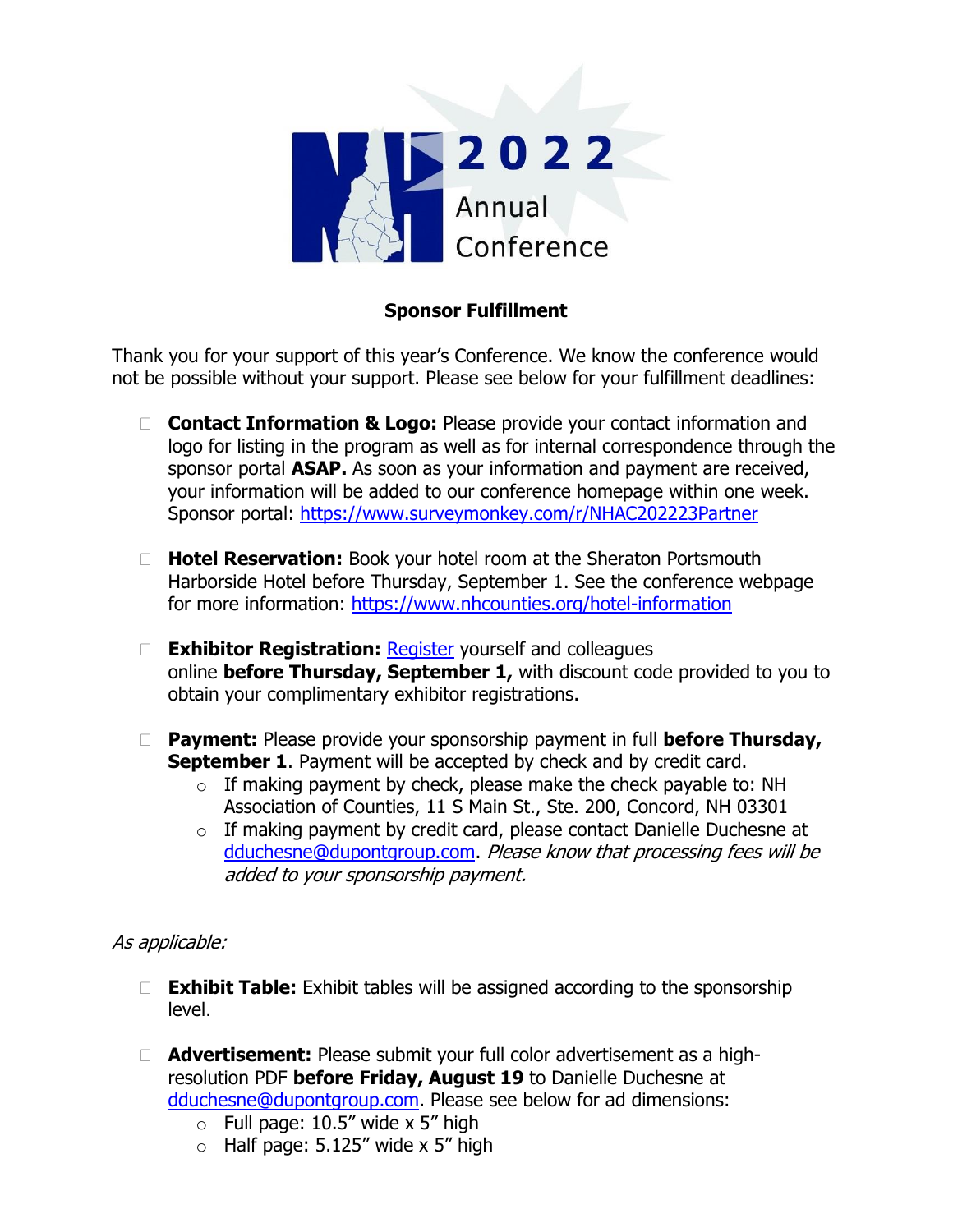- **Credential Sponsor:** We will use the logo provided via the sponsor portal to print on the conference badges. Please provide your information by **before Thursday, September 1** for your logo's inclusion on the conference badges.
- **Meals:** Please notify Danielle Duchesne at dduchesne@dupontgroup.com which breakfast or lunch you would like to sponsor and on which date (as available). The logo provided via the sponsor portal will be used to create tabletop signs. Please provide your information **before Thursday, September 1**. You will have access to an exhibit table within the plenary room during the meal only, as well as 2 complimentary registrations. In addition, you may address attendees for up to 15 minutes during the meal. You will have access to the exhibit table for setup and breakdown for the following hours:
	- $\circ$  Breakfast: 7:30 AM 10:30 AM
	- $\circ$  Lunch: 11:00 AM  $-$  2:00 PM
- **Attendee Contact List**: The list of registrants' contact information will be shared with you once before the conference and once after the conference.
- □ **Raffle**: A host county staff member will help to facilitate your participation in the assigned breakout session. The staff member will provide session attendees with raffle tickets and will provide you with an item to raffle off. The staff member will introduce you at the end of the breakout session to provide brief remarks (about 2 minutes) and facilitate the raffle drawing.

Should you have any questions about your involvement at the NH Association of Counties' 2022 Annual Conference, please contact Danielle Duchesne at [dduchesne@dupontgroup.com.](mailto:dduchesne@dupontgroup.com)

# **Exhibitor Information**

#### **Hours**:

- Set-Up: Sunday, Oct. 2 4:00 7:00 PM
- Day One: Monday, Oct.  $310:00$  AM  $-3:00$  PM
- Day Two: Tuesday, Oct.  $410:00$  AM  $-4:00$  PM
- Breakdown: Tuesday, Oct.  $44:00$  PM  $7:00$  PM

#### **Materials**:

- Exhibit materials may be shipped directly to the hotel, received no earlier than Thursday, Sept. 29.
- All shipped materials can be shipped to the following address:
	- Sheraton Portsmouth Harborside Hotel 250 Market St. Portsmouth, NH 03801
- All materials shipped must also include a label with the following information: Bethany Cottrell – Raegan Blaney NHAC Annual Conference